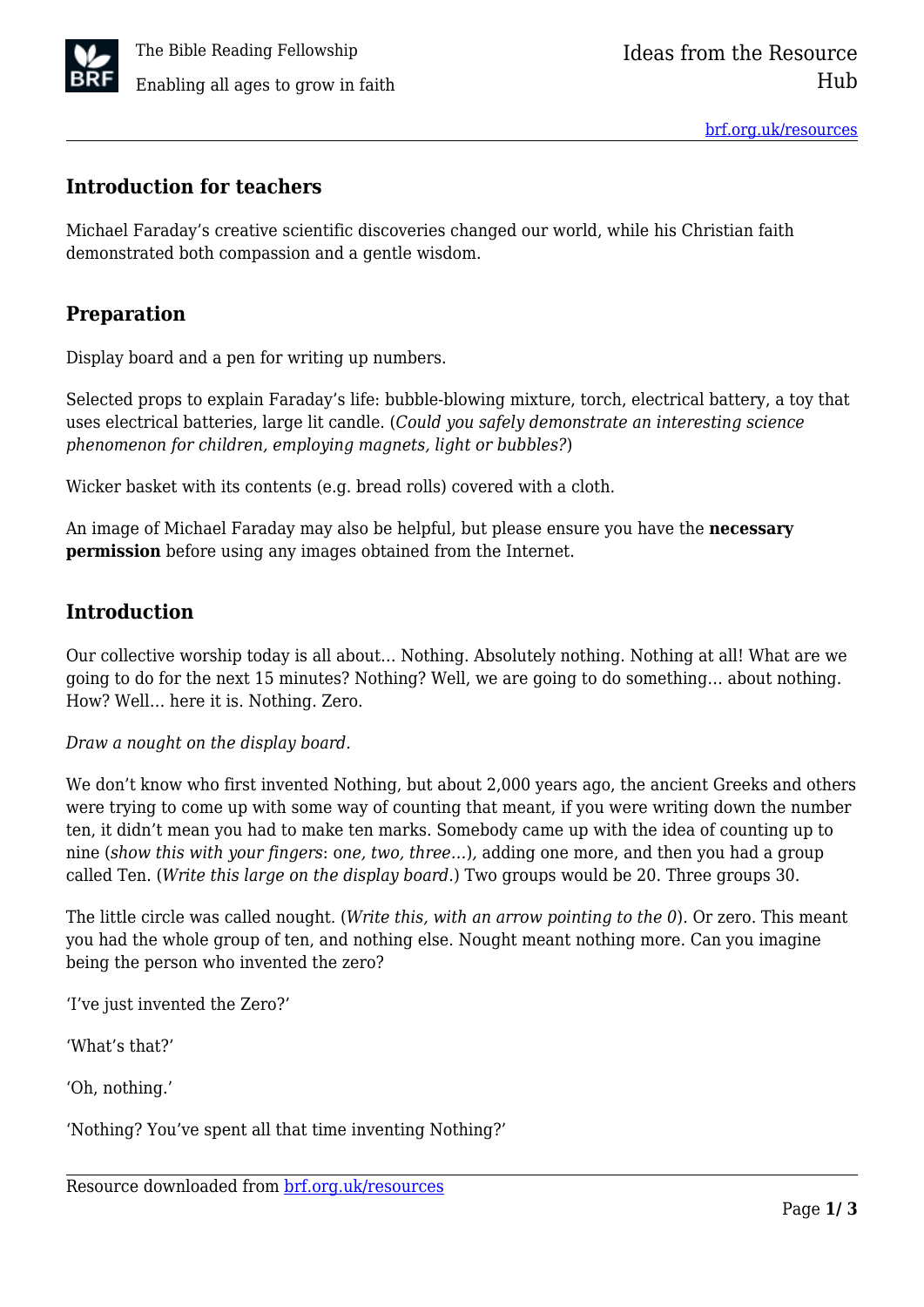

'Yes, great isn't it? Nothing! Isn't that something!'

'But you can't make something be made out of Nothing!'

'I did. Isn't that great?'

And so a new word was born: *Naughty.* Hands up: who here has ever been naughty? All of us at some time. But naughty used to mean 'nothing' or 'worthless'. 'What have you been doing?' 'Nothing!' 'That's naughty!'

Here's a story about someone who definitely wasn't naughty. Instead of doing Nothing, he was definitely doing Something. Thanks to his work, you can do all sorts of amazing things today that were unthinkable just 150 years ago.

## **Development**

Two hundred years ago, a boy called Michael was born to a poor family in south London. He didn't seem to be very important. He left school at age 14, to work as an apprentice to a publisher, that's a business that makes and sells books.

But something happened with Michael over the next six years: in his spare time, he started reading the books, but he also wanted to find out things for himself. He went to science lectures, and found himself a new job as a lab technician and servant for Sir Humphrey Davy, a very famous scientist working with gases. By working for him, Michael met other scientists, learned more and started running his own experiments in his spare time. Bit by bit, Michael was discovering more and more about how the invisible universe worked. He was finding Something where others saw Nothing.

Michael began investigating invisible gases, like chlorine. He studied light, electricity and magnetism. He created a new type of electrical battery. He designed and made the world's first electric motor. He investigated why a mysterious underground explosion killed 95 coal miners, and discovered that coal dust can explode. He investigated air pollution, river pollution, and how soldiers in the army could stop blowing themselves up with gunpowder. Michael Faraday was using science to save people's lives.

But he also wanted to help others learn as well. He wanted everyone, especially children, to understand how the universe worked, and gave free lectures about his discoveries. Michael did amazing things with bubbles and light and electricity that got people thinking and talking and wondering. He sat inside an amazing electrical cage producing showers of sparks! But he also made people look closely at everyday things, like lit candles.

#### *(Quick science demonstration?)*

But there was another side to Michael Faraday. Every weekday morning, he'd leave his house carrying a mysterious basket, returning later with it, empty. In the afternoons and evening he'd be